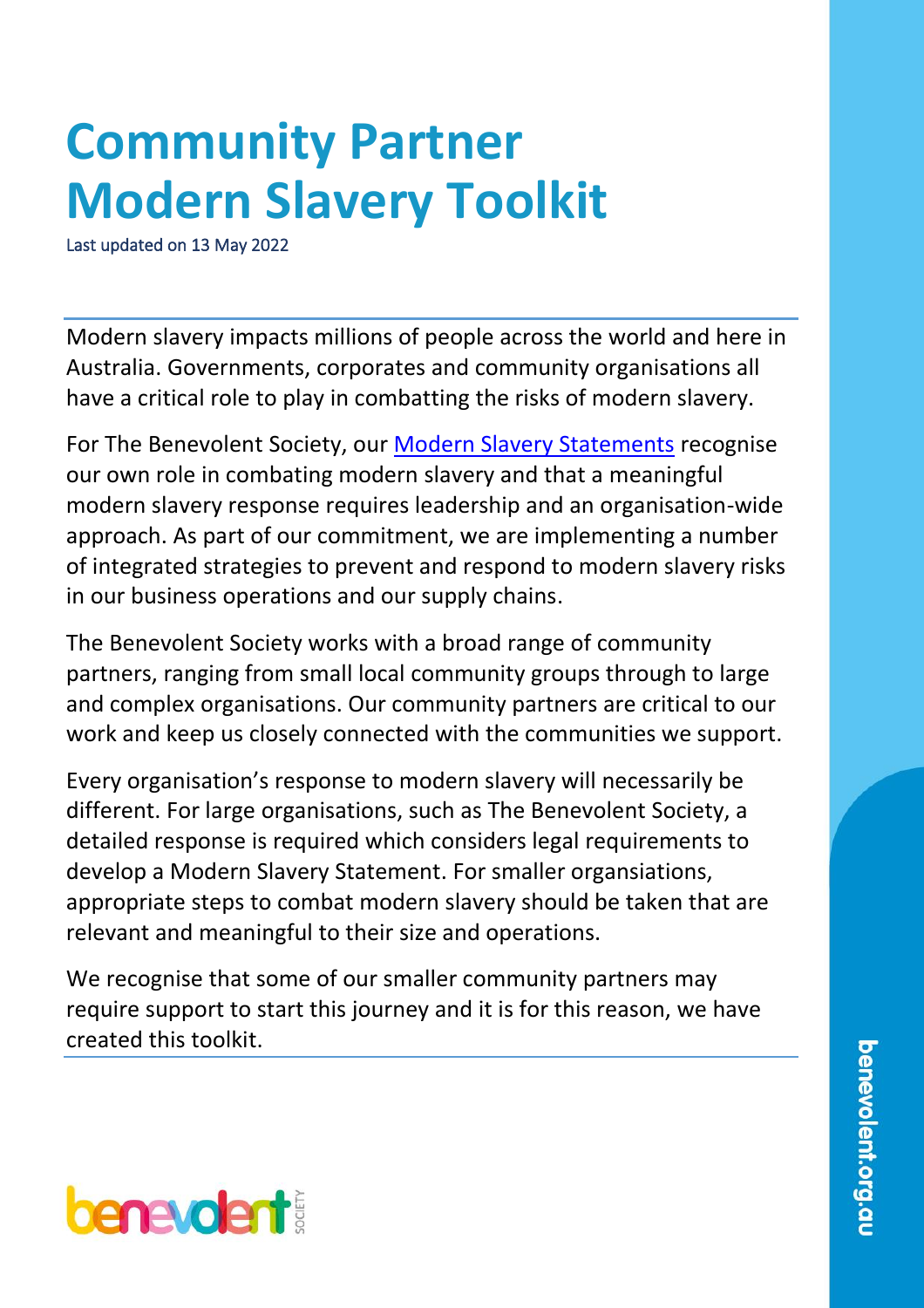### *About this Toolkit*

This toolkit is intended to support The Benevolent Society's smaller community partner organisations to take small but concrete steps to implement strategies to understand and tackle modern slavery within their own operations, as well as make clear The Benevolent Society's expectations.

This toolkit serves to be useful for community organisations that do not meet the reporting thresholds outlined in modern slavery laws but would like to commence their journey on examining modern slavery within their organisation. We recognise many organisations may have already commenced this journey.

This toolkit outlines:

- What is modern slavery?
- Who is at risk of modern slavery?
- How do you identify modern slavery?
- Why do we care about modern slavery?
- Suggested actions organisations can take
- Where to go for further information/Useful links

Our aim is to continue to build this toolkit based on your feedback so that we can work effectively with our community partners to increase transparency and to reduce the risk of vulnerable people in our operations and supply chains becoming exposed to modern slavery. Feedback can be shared by sending an email to [theproperofficer@benevolent.org.au.](mailto:theproperofficer@benevolent.org.au)

We recognise language matters. In this guide, we use the words 'victim' and 'survivor'. Both refer to a person who has experienced or is experiencing modern slavery. We use the word 'victim' when speaking of a person who is experiencing modern slavery, at the time of exploitation. We use the word 'survivor' when speaking of a person who has experienced modern slavery, for instance, when telling their story. We understand there are people who have experienced modern slavery who do not like either word. We also use the words 'slave', 'slavery' and 'modern slavery' in this guide. We acknowledge some people may find these words confronting.

This toolkit provides general guidance on modern slavery and is not legal information or advice. The information in this toolkit should be used as a starting point for consideration when examining your approach to modern slavery.

This toolkit was first published on 20 June 2021.

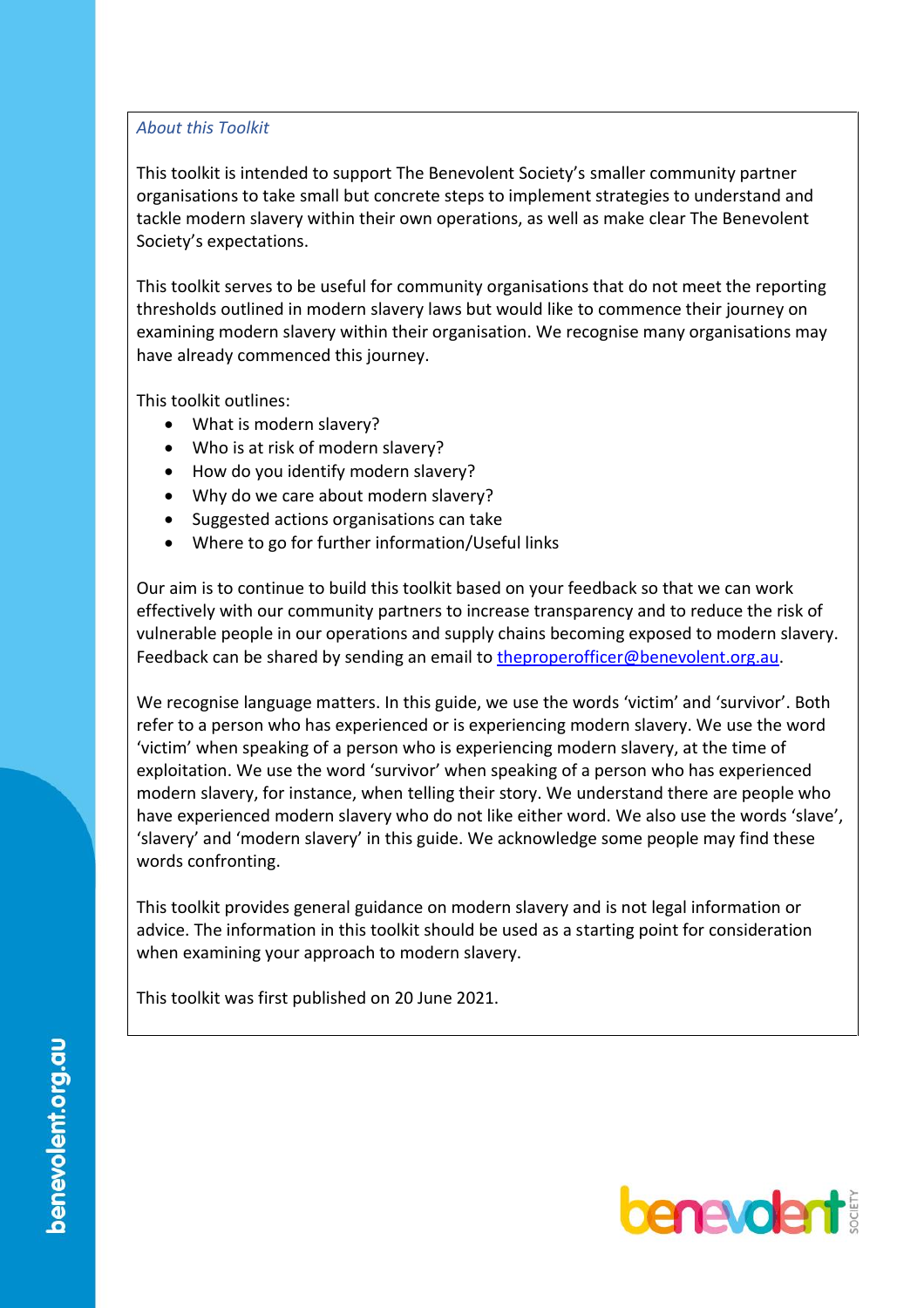## **MODERN SLAVERY**

### What is it?

Modern slavery is a fundamental breach of human rights. Modern slavery is a broad term that can take many forms, some of which are described below. A common theme that applies to all forms of modern slavery is the exploitation of people due to threats, coercion, violence, fraud, deception, abuse of power or of a position of vulnerability.

While the number of people in conditions of modern slavery in Australia differ, it is estimated that between 2,000 and 15,000 people are victims of modern slavery.

Modern slavery in Australia



Source: International Labour Organisation Source: Anti-Slavery Australia

29% of victims are men and boys

affects women and girls

How prevalent is modern slavery?

### What are some forms of modern slavery?

### **Debt Bondage**

is when a person is forced to work to pay off a debt or a loan. The person is often tricked in working for little or no pay. Usually the person will have no control over their debt.

#### **Forced Labour**

is any work or services where a person is not free to stop work and/or to leave their place of work.

### **Forced Marriage**

is when a person is married without heir free and full consent because of coercion, threat or deception or because they're incapable of understanding the nature and effect of the marriage ceremony e.g. age or mental capacity.

### **Slavery**

is when a person is trying to 'own' or exercise ownership over another or when a person is treated like an object which can be bought, sold or traded.

### **Sexual Exploitation**

is when a person is forced to have, watch or perform sex without consent

#### **Servitude**

is when a person does not consider themselves free to stop working or to leave their place of work because of coercion, threat or deception.

### **Worst Forms of Child Labour**

Modern slavery is often considered the worst forms of child labour. Child labour involves the employment of children, especially when illegal or considered exploitative.

### **Human Trafficking**

is recruitment, harbouring or movement of a person by means including coercion, threat, fraud and abduction for the purpose of exploitation.

### Who is at risk of modern slavery?

Anyone can be a victim of modern slavery. It is a problem that transcends age, gender and ethnicity. However, modern slavery victims are often vulnerable due to their background or circumstances. The increased vulnerability of older people, children, women, people with disability, victims or survivors of domestic violence and people experiencing isolation and loneliness, increases their susceptibility to modern slavery.

### How can you identify modern slavery?

Modern slavery can be anywhere, from a car wash to a corporate business. It is often described as being 'hidden in plain sight' which can make it hard to identify. The services of the services of the services of the services of the services of the services of the services of the services of the services of the services of the services of the services of the services of t

### What are some of the signs that someone might be in modern slavery?

Some of the signs that an individual may be subjected to modern slavery include:

- signs of physical or psychological abuse or malnourishment
- appear frightened, withdrawn or agitated

·

- withholding of wages or identity documents
- no employment contract, excessive work hours or poor working conditions

There are certain industries however which have high cases of modern slavery. These are:

- 
- **Hospitality**
- Domestic work
- Cleaning
- Some types of manufacturing such as toys and clothing



- restriction of movement or being isolated from family and community
- poor living conditions and/or living and working at the same address
- groups of workers being kept under control, such as strict supervision and/or transportation by groups.



**40.3** million people around the world are in modern slavery at any given time 71% of victims are women and girls 15.4 million victims of forced marriage 24.9 million people in forced sexual exploitation people in forced labour 4.8 million 16 million people exploited in global supply chains in the private economy Globally, at any given time, there are: modern slavery disproportionately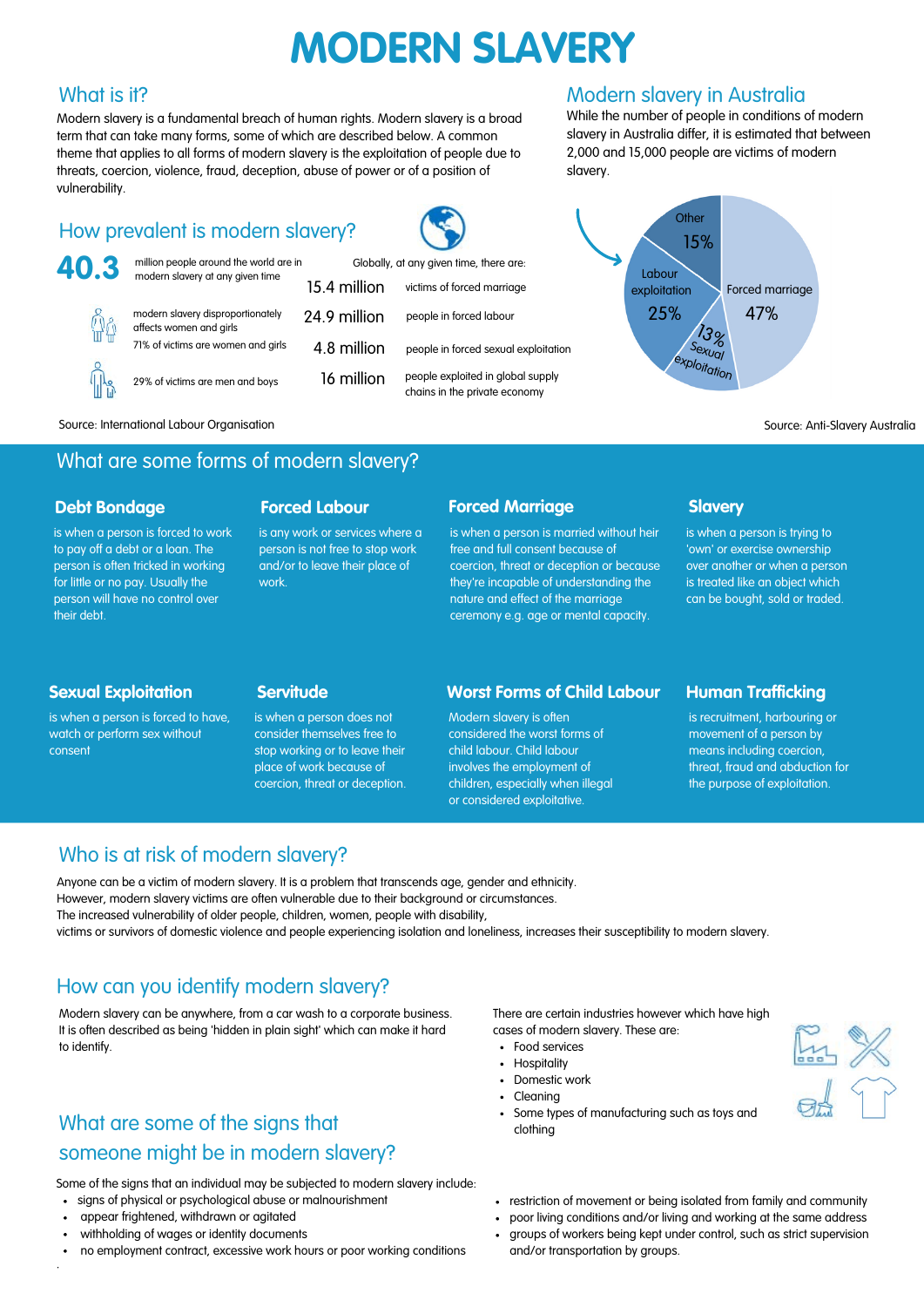## **What is modern slavery?**

Modern slavery is a fundamental breach of human rights.

Modern slavery is a broad term that can take many forms, some of which are described below. A common theme that applies to all forms of modern slavery is the exploitation of people due to threats, coercion, violence, fraud, deception, abuse of power or of a position of vulnerability.

| Form of              | <b>Brief Description</b>                                                                                                                                                                                                                                             | What it could look like                                                                                                                                                                                                                                                                                                                                                                                                                                                                                                          |
|----------------------|----------------------------------------------------------------------------------------------------------------------------------------------------------------------------------------------------------------------------------------------------------------------|----------------------------------------------------------------------------------------------------------------------------------------------------------------------------------------------------------------------------------------------------------------------------------------------------------------------------------------------------------------------------------------------------------------------------------------------------------------------------------------------------------------------------------|
| <b>Modern</b>        |                                                                                                                                                                                                                                                                      |                                                                                                                                                                                                                                                                                                                                                                                                                                                                                                                                  |
| <b>Slavery</b>       |                                                                                                                                                                                                                                                                      |                                                                                                                                                                                                                                                                                                                                                                                                                                                                                                                                  |
| Human<br>Trafficking | This has taken on a number<br>of meanings, but most people<br>associate human trafficking<br>with the physical movement<br>of people across or within<br>borders. It involves<br>recruiting, transporting,<br>transferring, harbouring<br>and/or receiving a person. | A person is brought from one country into<br>another under the false assumption they<br>will work in a restaurant as a waitress.<br>When they arrive, instead of working in a<br>restaurant the person is taken to a brothel<br>and is forced to work and cannot leave.                                                                                                                                                                                                                                                          |
| Slavery              | This is when someone is<br>trying to 'own' or exercise<br>ownership of another person.                                                                                                                                                                               | A person makes another person the subject<br>of a commercial transaction, that is, that<br>person is being bought or sold.                                                                                                                                                                                                                                                                                                                                                                                                       |
| Servitude            | This is when a person doesn't<br>consider themself to be free<br>to stop providing services or<br>labour or to even leave their<br>place of work or a location.                                                                                                      | A person is forced to work around the clock<br>on a range of never-ending domestic chores<br>with the added responsibility of looking<br>after the children in the family. They cannot<br>leave the house on their own free will. On<br>the outside, this might look like 'live-in<br>help' or a babysitter/nanny arrangement.<br>The above scenario is considered domestic<br>servitude. Domestic servitude is when a<br>person is forced to work in a private<br>household performing domestic chores and<br>childcare duties. |
| Forced<br>Marriage   | This is when someone is<br>married without that<br>person's consent or<br>understanding of the nature<br>and effect of a marriage. The<br>marriage has taken place                                                                                                   | A person is forced into a marriage due to<br>threats of harm to their family.                                                                                                                                                                                                                                                                                                                                                                                                                                                    |

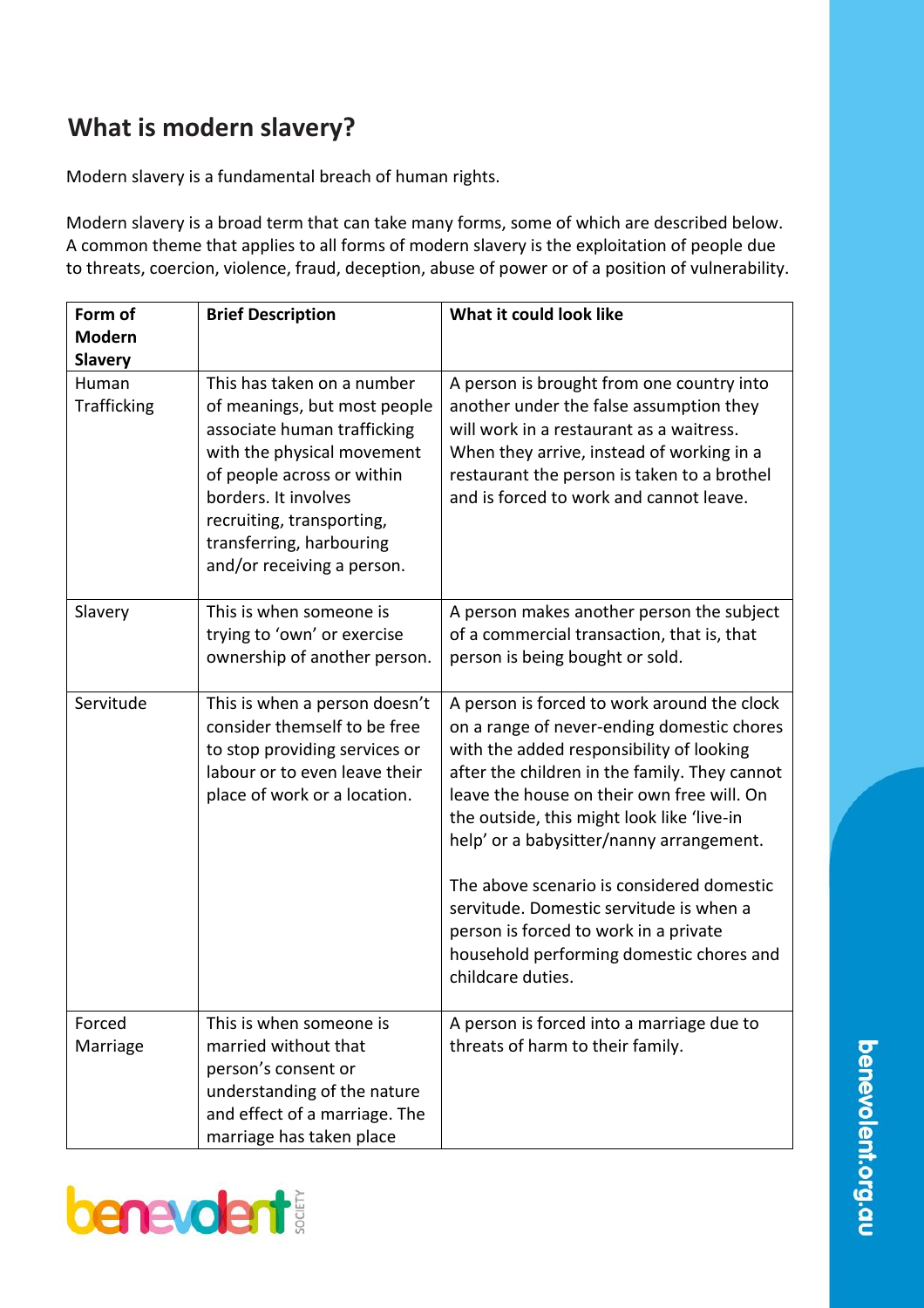|                                                          | without that person's free<br>and full consent.                                                                                                                                                                           |                                                                                                                                                                                                                                                                                                                                                                                     |
|----------------------------------------------------------|---------------------------------------------------------------------------------------------------------------------------------------------------------------------------------------------------------------------------|-------------------------------------------------------------------------------------------------------------------------------------------------------------------------------------------------------------------------------------------------------------------------------------------------------------------------------------------------------------------------------------|
| Forced Labour                                            | This involves any work or<br>services where a person is<br>not free to stop work and/or<br>to leave their place of work.                                                                                                  | A person is forced to work long hours for<br>little or no pay in very poor conditions<br>under threats of harm to their family.                                                                                                                                                                                                                                                     |
| Debt Bondage                                             | This is when a person is<br>forced to work to pay off a<br>debt or a loan. The person is<br>often tricked in working for<br>little or no pay. Usually the<br>person will have no control<br>over their debt.              | A person is promised a seemingly<br>wonderful job in another country and takes<br>a loan to cover travel costs. Once in that<br>country, the job isn't at all what was<br>expected and that person is forced to work<br>to pay off their debt. The person has no<br>idea of the size of the debt but it feels like<br>that the debt is not shrinking but in fact<br>getting bigger. |
| Deceptive<br>Recruiting for<br>Labour<br><b>Services</b> | This is when a person is<br>deceived by a labour<br>recruiter and is induced into<br>providing labour or services<br>where their freedoms are<br>severely limited.                                                        | A person is ticked by a labour recruiter that<br>they can go and work for a construction<br>company in a different country where they<br>will be paid well and have weekends off<br>work. When they arrive however, they work<br>long hours 6 days a week and have half of<br>their wage deducted to pay back a debt<br>they owe for their travel.                                  |
| <b>Worst Forms</b><br>of Child Labour                    | Modern slavery is often<br>considered the worst forms<br>of child labour. Child labour<br>involves the employment of<br>children in an industry or<br>business, especially when<br>illegal or considered<br>exploitative. | A child is involved in illicit activities such as<br>trafficking drugs, gambling and organised<br>crime.                                                                                                                                                                                                                                                                            |
| Sexual<br>Exploitation                                   | This is when a person is<br>forced to have, watch or<br>perform sex without consent.                                                                                                                                      | A person is forced by their partner to have<br>sex with multiple other people even though<br>they have said they did not want to do that.                                                                                                                                                                                                                                           |

It's important to note that whilst there are these recognised forms of modern slavery, there are enormous overlaps between them.

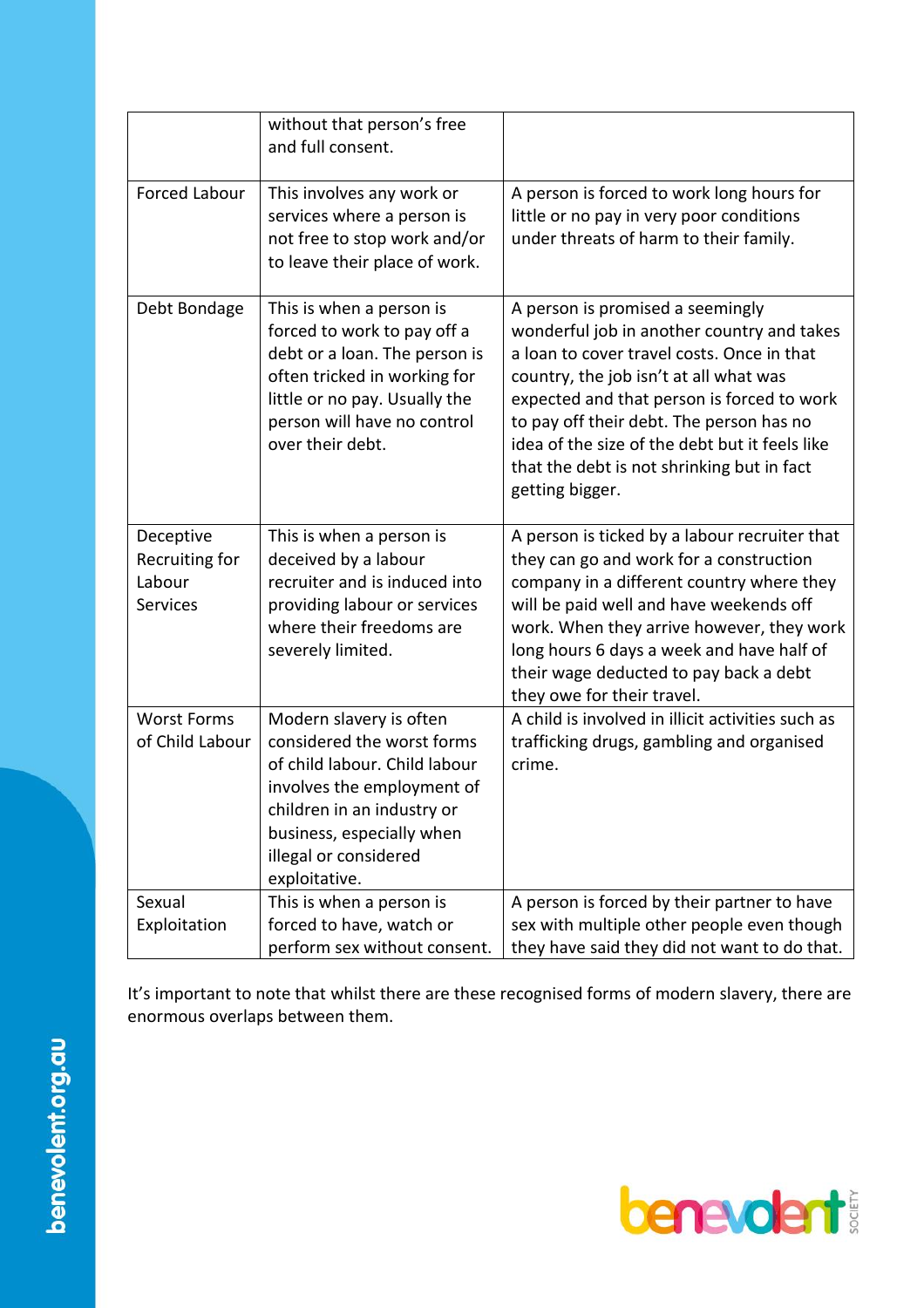### **Who is at risk of modern slavery?**

Anyone can become a victim of modern slavery. Modern slavery is a problem that transcends age, gender and ethnicities. There is no typical modern slavery victim and the length of time victims are exploited can vary. However, modern slavery victims are often vulnerable to exploitation due to their background or circumstances.

The vulnerability of many of individuals supported by human services organisations, including older people, children, women, people with disability, victims and survivors of domestic violence and people experiencing isolation and loneliness, increases their susceptibility to modern slavery and other abuses.

COVID-19 has also had its own impacts in pushing more people towards modern slavery. The economic and social disruption caused by the COVID-19 pandemic has created new risks and abuses, increased vulnerability and the risks of exploitation, and disrupted anti-slavery response efforts by governments and organisations alike.

### **How do you identify modern slavery?**

Modern slavery can be anywhere, from a car wash to a corporate business. It is often described as being 'hidden in plain sight' which can make it hard to identify.

Modern slavery practices present significant social and human rights impacts. Many Australian businesses and organisations may be unaware of the risk that they have slavery in their business or supply chains. Statistically, the incidence of modern slavery within Australia appears to be relatively low, but it is likely that the statistics reflect a low level of awareness of the issues, and the actual incidence may be much higher, both domestically and overseas.

Modern slavery can occur in every industry and sector. However, there are several sectors and services in Australia where there are higher risks of modern slavery, such as cleaning, hospitality and food supply, domestic work and some types of manufacturing such as toys and clothing. Australia is also a destination country for human trafficking.

There are also certain business practices that enable modern slavery. These include the use of complex supply chains, imposing tight deadlines to produce goods and services, the use of a sub-contracted workforce, and financial incentives to keep labour costs low and competitive. There is often no clear boundary between modern slavery and other serious abuses. Poor labour practices, such as delayed payment of wages, excessive working hours or verbal threats, can push workers into conditions of modern slavery if combined with other factors. Further, modern slavery is often linked to other crimes and activities that adversely impact human rights, such as corruption, environmental damage and other forms of abuse such as abuse of older people, child abuse and domestic violence.

Some of the signs that an individual may be subjected to modern slavery include:

signs of physical or psychological abuse or malnourishment

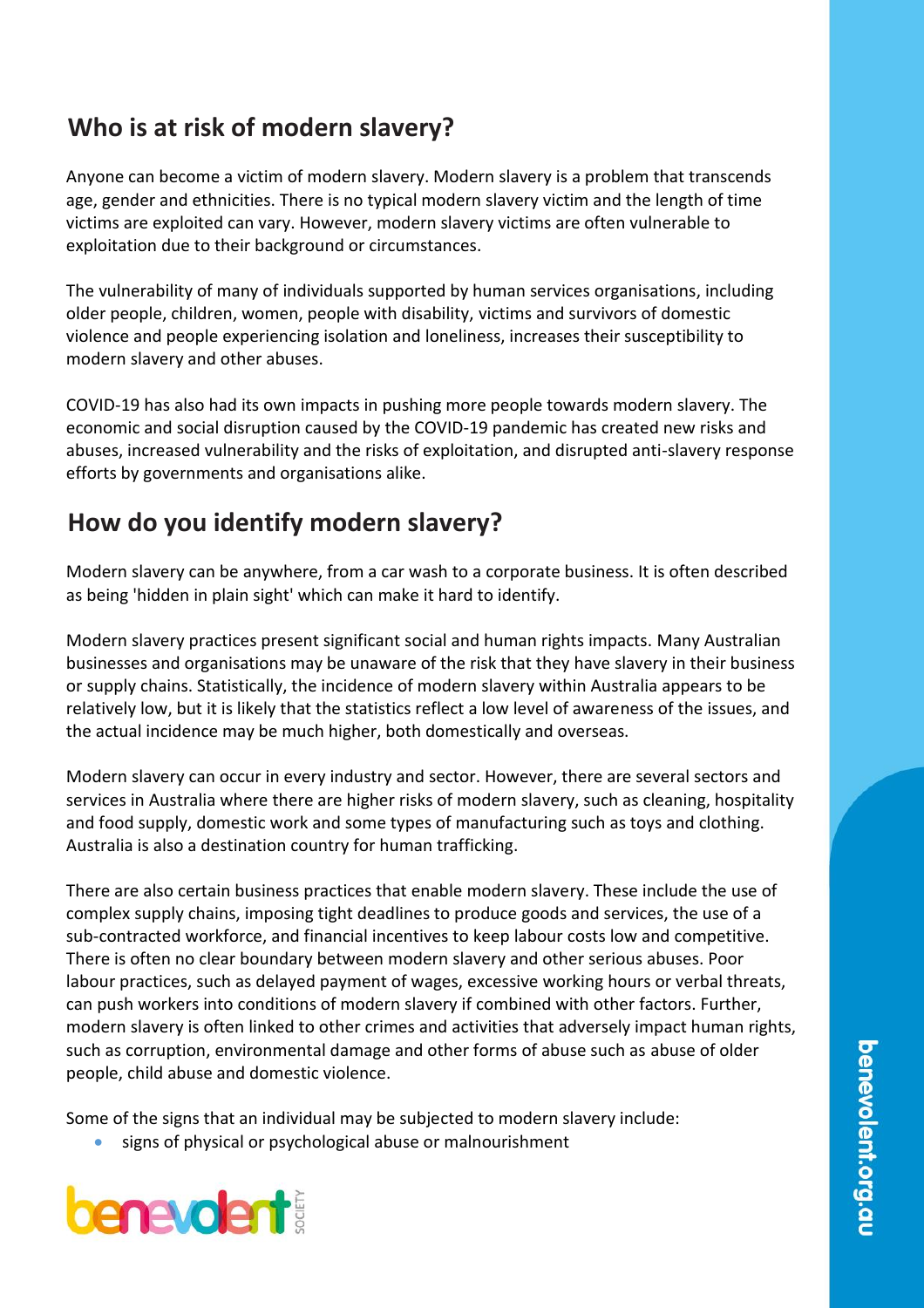- appear frightened, withdrawn or agitated
- withholding of wages or identity documents
- no employment contract, excessive work hours or poor working conditions
- restriction of movement or being isolated from family and community
- poor living conditions and/or living and working at the same address
- groups of workers being kept under control, such as strict supervision and/or transportation by groups.

While your organisation may not directly employ these people, you should consider whether you have an ethical and/or legal obligation to report any suspicion of modern slavery.

### **Why do we care about modern slavery?**

Modern slavery in its various forms are illegal practices that affect millions of people around the world. According to the Global Slavery Index, 40.3 million people around the world are trapped in modern slavery. In Australia, it is estimated that 15,000 people live in conditions of modern slavery on any given day.

Modern slavery has significant social and economic impacts on individuals and the community in the short, medium and long term. There are a number of compelling reasons why organisations such as The Benevolent Society and our community partners should take active steps to address risks of modern slavery.

- Eradicating modern slavery is the right thing to do: A fundamental principle governing all human moral frameworks is to respect people and do no harm. Consistent with the vision and purpose of organisations such as The Benevolent Society, organisations that take their responsibility to respond to modern slavery seriously will alleviate the exploitation of millions of people worldwide.
- An opportunity to lead and influence: The leading organisations and companies that have made a genuine effort to identify vulnerable workers and mitigate modern slavery risks have built a reputation for innovation and sustainability. Conversely, the failure to address or respond to modern slavery risks can result in brand and reputational damage, which can limit the ability to deliver effective services and recruit and retain quality employees.
- Better working conditions and environments: Addressing the risks that contribute to modern slavery include ensuring that organisations have better working conditions and environments for their staff, partners and clients.
- Improved financial outcomes: In addition to contributing to more effective and efficient workplaces and service delivery, addressing the risks of modern slavery also mitigates against operational risks that disrupt productivity, such as poor working conditions and poor staff health outcomes.

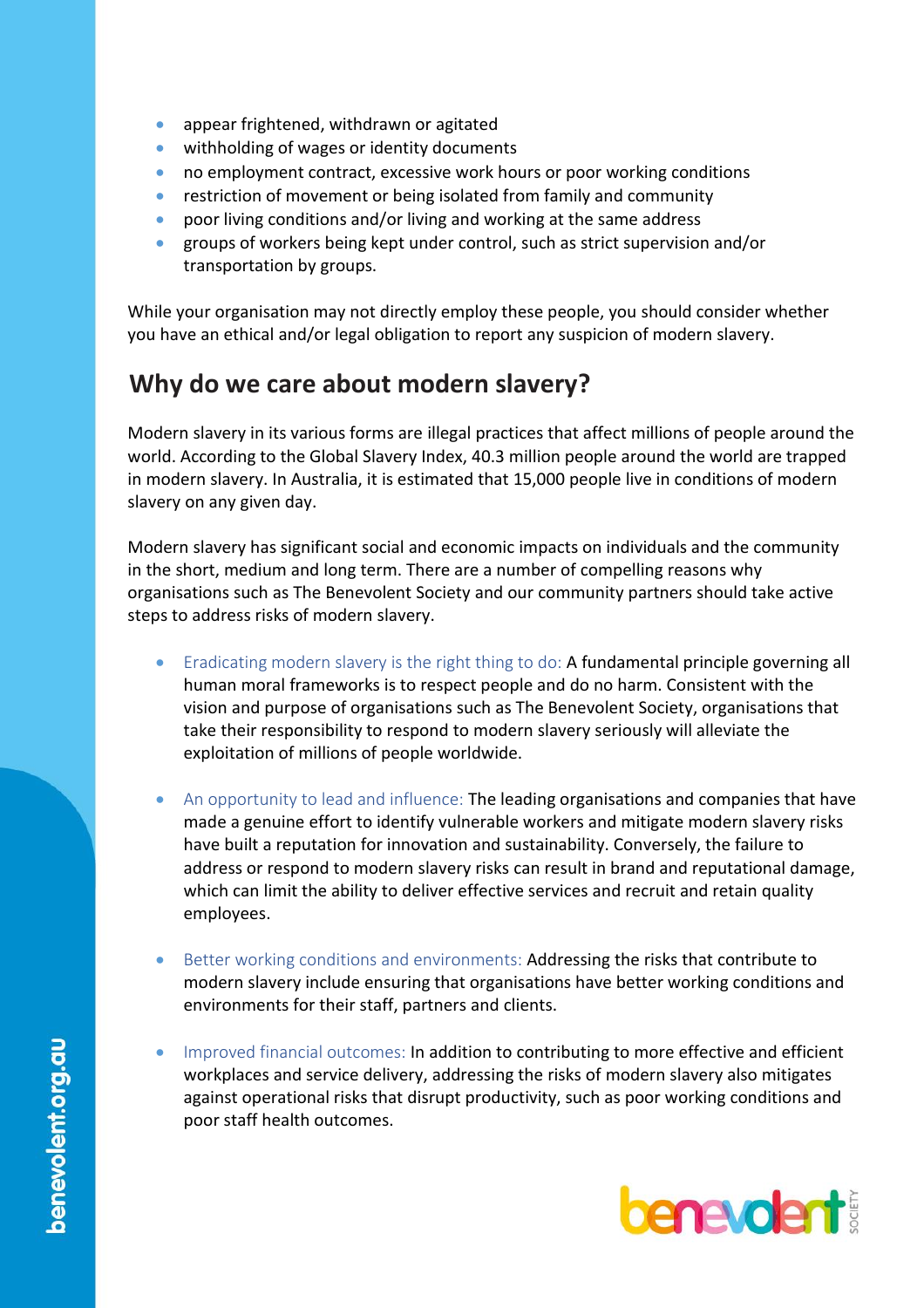• Minimise legal risks: Modern slavery is an illegal practice. Steps to address modern slavery, including increased due diligence, transparency and accountability, are all valuable to minimise legal and corporate risks, including mitigating against potential lawsuits from workers, contractors, governmental agencies and/or clients.

### **Suggested actions for our community partners**

Consistent with The Benevolent Society's modern slavery commitments, we place paramount importance on working with community partners and suppliers who treat their obligations towards modern slavery with the same importance. A coordinated, holistic response is essential to effective action against modern slavery.

While many of our community partners have already embarked on their journeys to combat modern slavery, we understand that some of our community partners are at the beginning of their journey and may require support to identify their first steps. Below are some suggested steps that community partners may wish to take:

- Read The Benevolent Society's Modern Slavery Statements, available at [https://www.benevolent.org.au/about-us/human-rights-and-modern-slavery.](https://www.benevolent.org.au/about-us/human-rights-and-modern-slavery)
- Prepare your own Modern Slavery Statement, or a short 'commitment statement'.
- Consider developing organisational policies and procedures relating to modern slavery, human rights, ethical trading and/or whistleblowing.
- Undertake an audit of your own direct and indirect suppliers and subcontractors to identify any potential modern slavery risks within your own supply chain. Some suggested ways you could go about this include:
	- o developing a supplier questionnaire (See 'Useful Links' for some that are publicly available)
	- o checking whether a supplier has a modern slavery statement

You may also wish to consider seeking an annual assurance from suppliers on their commitment to combatting modern slavery and that they haven't done anything in the past year where they've knowingly engaged in modern slavery.

- Appoint someone at the executive or officer level to be responsible for modern slavery prevention, including workers' rights, ethical trading and corporate social responsibility.
- Provide training to staff and management on modern slavery, including as part of an induction process for new employees.
- Take urgent action in response to any identified cases or allegations of modern slavery, including providing a grievance mechanism that places victims and survivors at the forefront.
- Invite a survivor to meaningfully engage in conversation with your organisation. Consider elements of safety, support, purpose, respect and compensation when doing so.
- Consider preventative actions to avoid practices which can exacerbate risks of modern slavery, such as low purchase prices, short time frames for product manufacturing and service delivery, poor order forecasting, and poor payment terms.

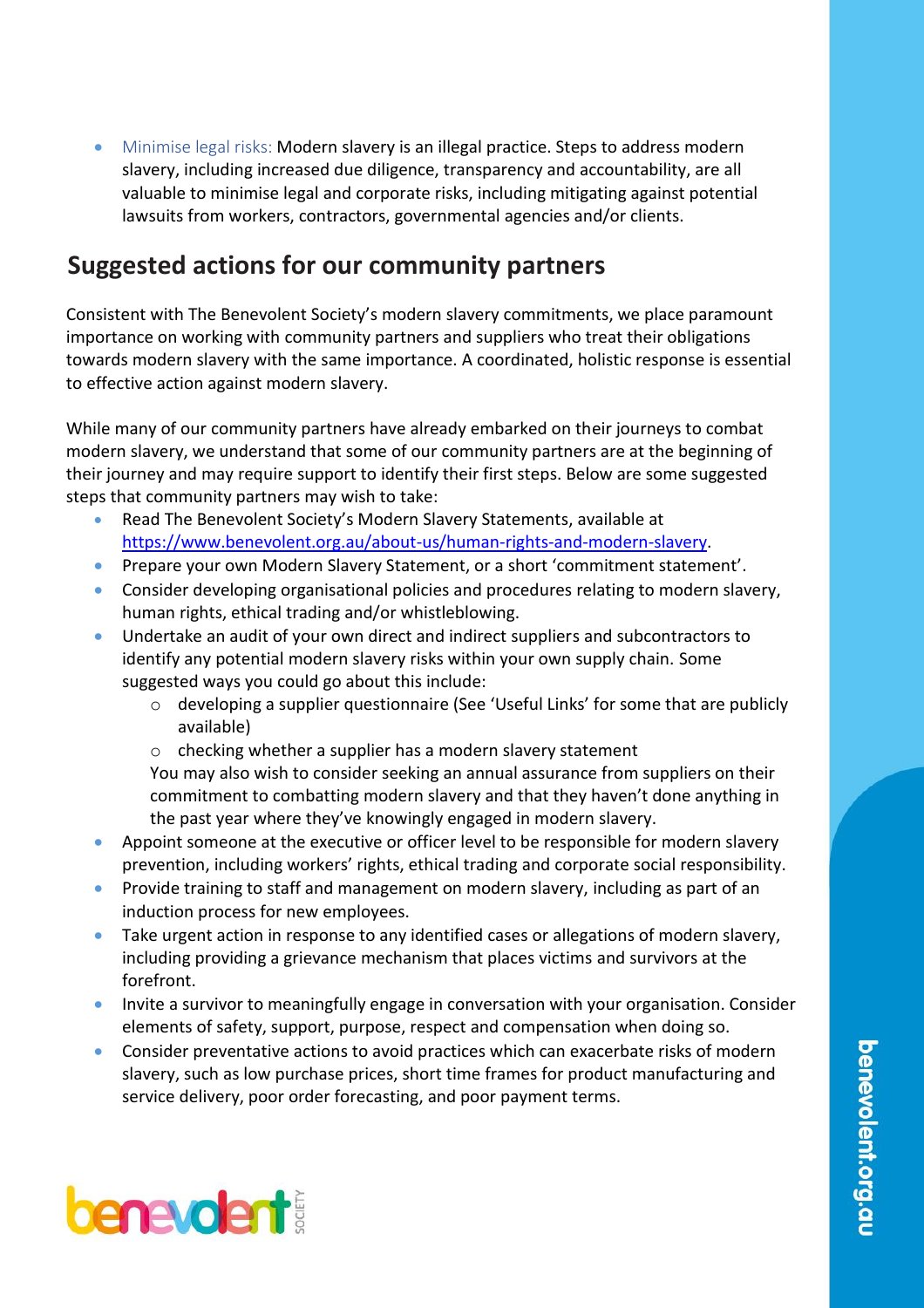### **What to do if you suspect someone is in modern slavery?**

Anti-Slavery Australia provides a 4-step process which should be undertaken if you suspect or have been told that someone is or may be a victim of modern slavery.

- 1. Be careful that any actions you take do not harm a victim of modern slavery. Never publicly disclose personal information without informed consent.
- 2. In emergencies, where there is immediate danger, or where the situation involves a child, call triple zero (000).
- 3. Call Anti-Slavery Australia on 02 9514 8115 or visit their website: https://antislavery.org.au/modern-slavery/. Anti-Slavery Australia can provide free and confidential legal and migration advice to anyone in modern slavery.
- 4. To report modern slavery call the Australian Federal Police on 131 237 or report through their website: https://www.afp.gov.au/.

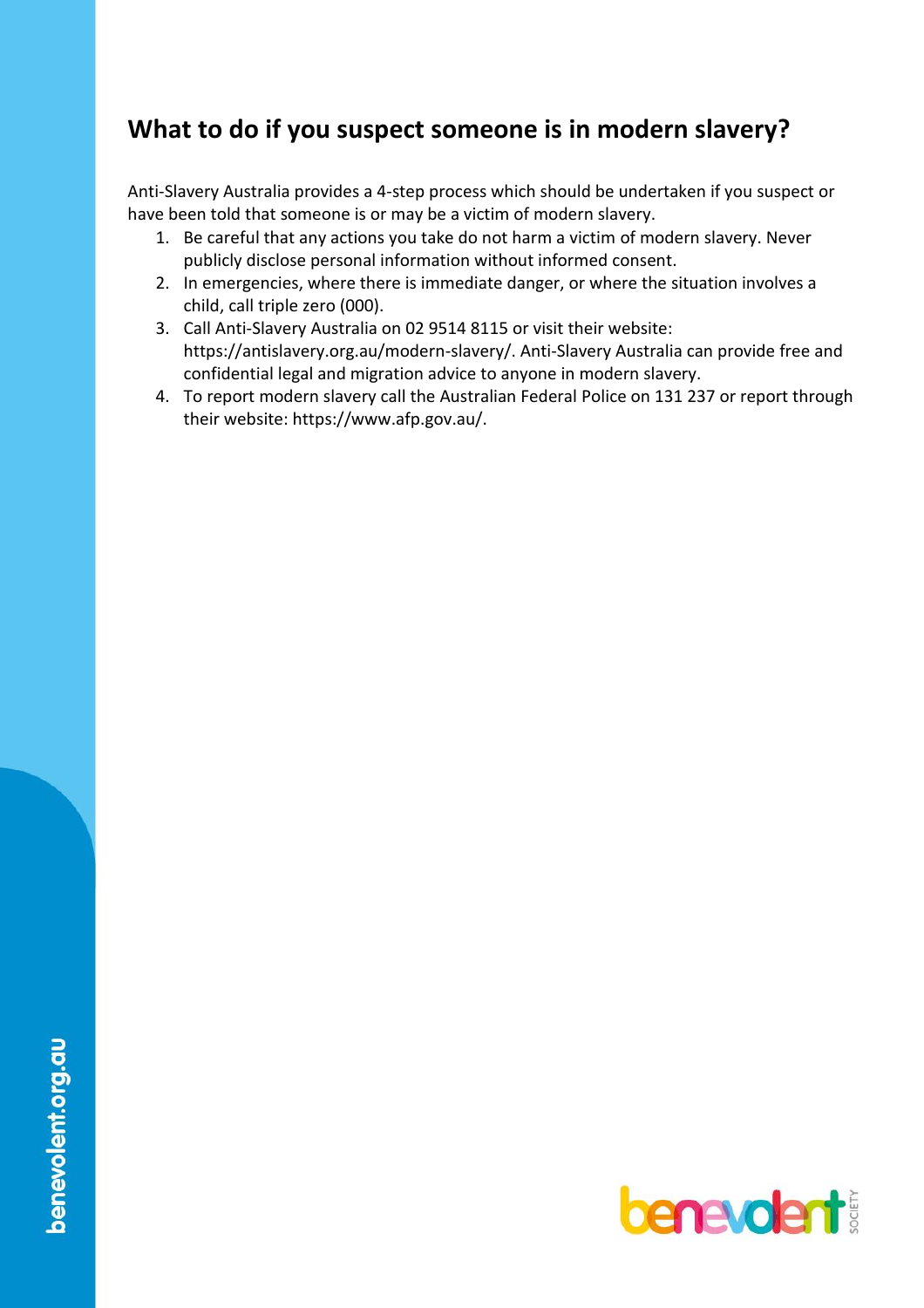### **Where to go for more information/useful links**

More information about Modern Slavery

• Anti-Slavery Australia: <https://antislavery.org.au/>

Anti-Slavery Australia's website contains a lot of useful information on modern slavery. Anti-Slavery Australia is also a place where you can refer suspected casesof modern slavery.

My Blue Sky:<https://mybluesky.org.au/>

My Blue Sky is a website run by Anti-Slavery Australia. It provides information on prevention of forced marriage. My Blue Sky also offers legal advice and referral pathways for victims of forced marriage.

- The Freedom Hub[: https://thefreedomhub.org/](https://thefreedomhub.org/)
- Walkfree: <https://www.walkfree.org/>
- 2018 Global Slavery Index:<https://www.globalslaveryindex.org/>
- Easy Read Guide on Modern Slavery: [https://www.benevolent.org.au/about](https://www.benevolent.org.au/about-us/human-rights-and-modern-slavery)[us/human-rights-and-modern-slavery](https://www.benevolent.org.au/about-us/human-rights-and-modern-slavery)

The Benevolent Society has published an easy read guide on modern slavery.

#### Modern Slavery Statements

• Australian Government's Online Register for Modern Slavery Statements: <https://modernslaveryregister.gov.au/>

Under the Modern Slavery Act 2018 (Cth), all Australian businesses, and entities with an annual consolidated revenue of at least \$100 million must submit an annual modern slavery statement to the Australian Border Force. These statements should **identify** and **address** modern slavery risks in the business or entities supply chain and operations. You can view all submitted modern slavery statements through the online register.

#### Modern Slavery Toolkits and Learning Opportunities

• 'Modern slavery in public procurement' e-learning module: [https://modernslaveryregister.gov.au/static/elearning/modern\\_slavery\\_in\\_public\\_procureme](https://modernslaveryregister.gov.au/static/elearning/modern_slavery_in_public_procurement/index.d477c4664192.html#/) [nt/index.d477c4664192.html#/](https://modernslaveryregister.gov.au/static/elearning/modern_slavery_in_public_procurement/index.d477c4664192.html#/)

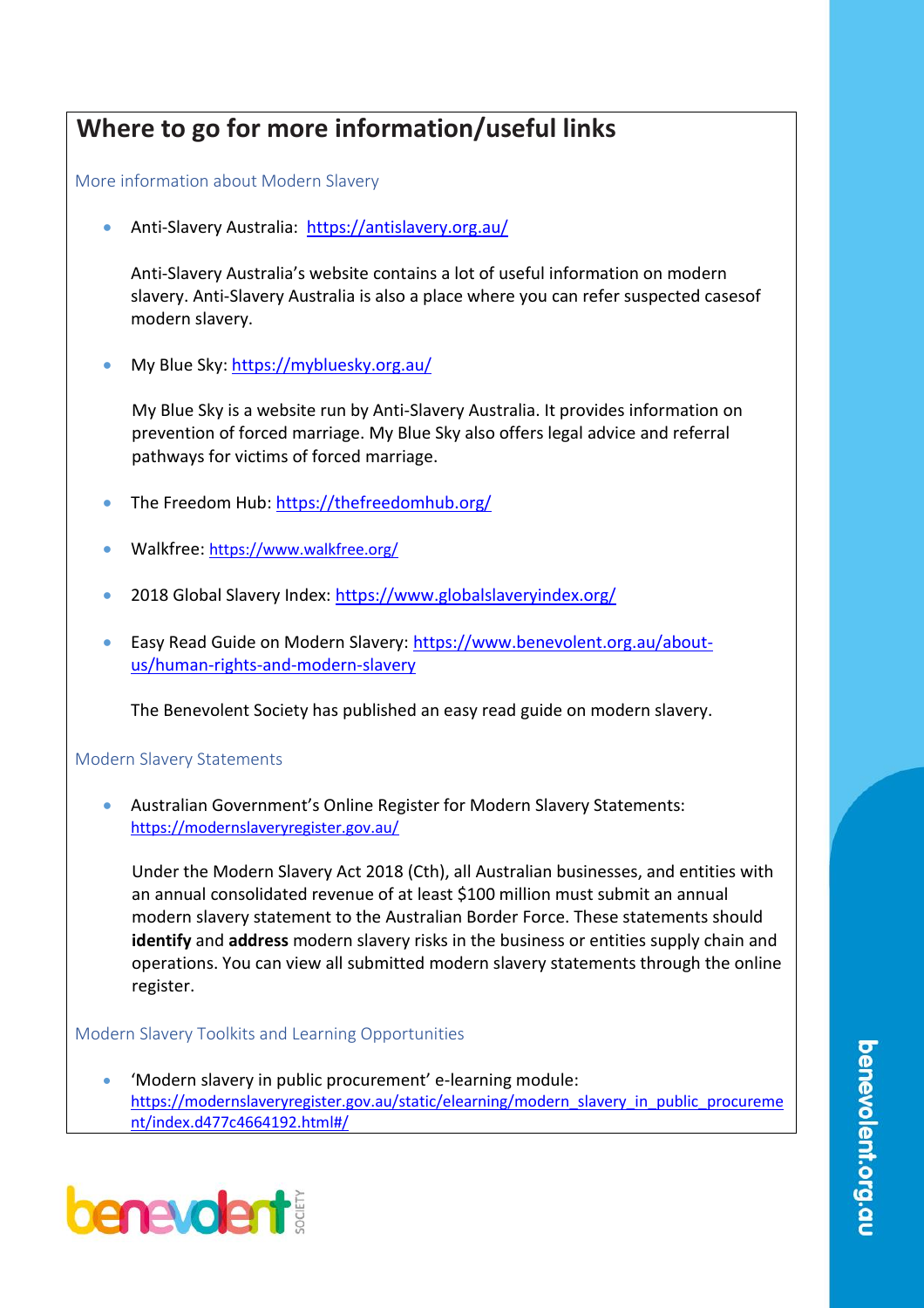• University of Nottingham Anti-Slavery Partnership Toolkit: <https://iasctoolkit.nottingham.ac.uk/>

### Modern Slavery Supplier Questionnaires

• 'Supplier Questionnaire' within the Australian Government's Procurement Toolkit <https://modernslaveryregister.gov.au/resources/>

### Human Rights and Modern Slavery

- UN Guiding Principles on Business and Human Rights: [https://www.ohchr.org/Documents/Publications/GuidingPrinciplesBusinessHR\\_EN.pdf](https://www.ohchr.org/Documents/Publications/GuidingPrinciplesBusinessHR_EN.pdf)
- OECD Due Diligence Guidance for Responsible Business Conduct: [https://www.oecd.org/investment/due-diligence-guidance-for-responsible-business](https://www.oecd.org/investment/due-diligence-guidance-for-responsible-business-conduct.htm)[conduct.htm](https://www.oecd.org/investment/due-diligence-guidance-for-responsible-business-conduct.htm)

### Human Trafficking & Modern Slavery Indicators

It is important for everyone, but especially important for those who work with vulnerable peoples and groups to be aware of potential signs and indicators someone is experiencing or is a victim of modern slavery.

The Australian Federal Police has published a list of indictors broken up into general and specific modern slavery crimes. You can find this list here: [https://www.afp.gov.au/what-we](https://www.afp.gov.au/what-we-do/crime-types/human-trafficking/human-trafficking-slavery-indicators)[do/crime-types/human-trafficking/human-trafficking-slavery-indicators.](https://www.afp.gov.au/what-we-do/crime-types/human-trafficking/human-trafficking-slavery-indicators)

### Referral Pathways

If you suspect that someone is a victim of modern slavery it is important to know how to address the situation. Before you take any action, it is important that you do not publicly disclose any personal information without consent. In emergencies, or when there is immediate danger, or a child is involved contact triple zero. Below are links to organisations which help victims of modern slavery.

- Anti-Slavery Australia provides free legal and migration services: <https://antislavery.org.au/contact/>
- Australian Red Cross provides case workers, financial support, access to health and accommodation services, and counselling to victims of human trafficking, forced labour, and forced marriage: <https://www.redcross.org.au/stpp>